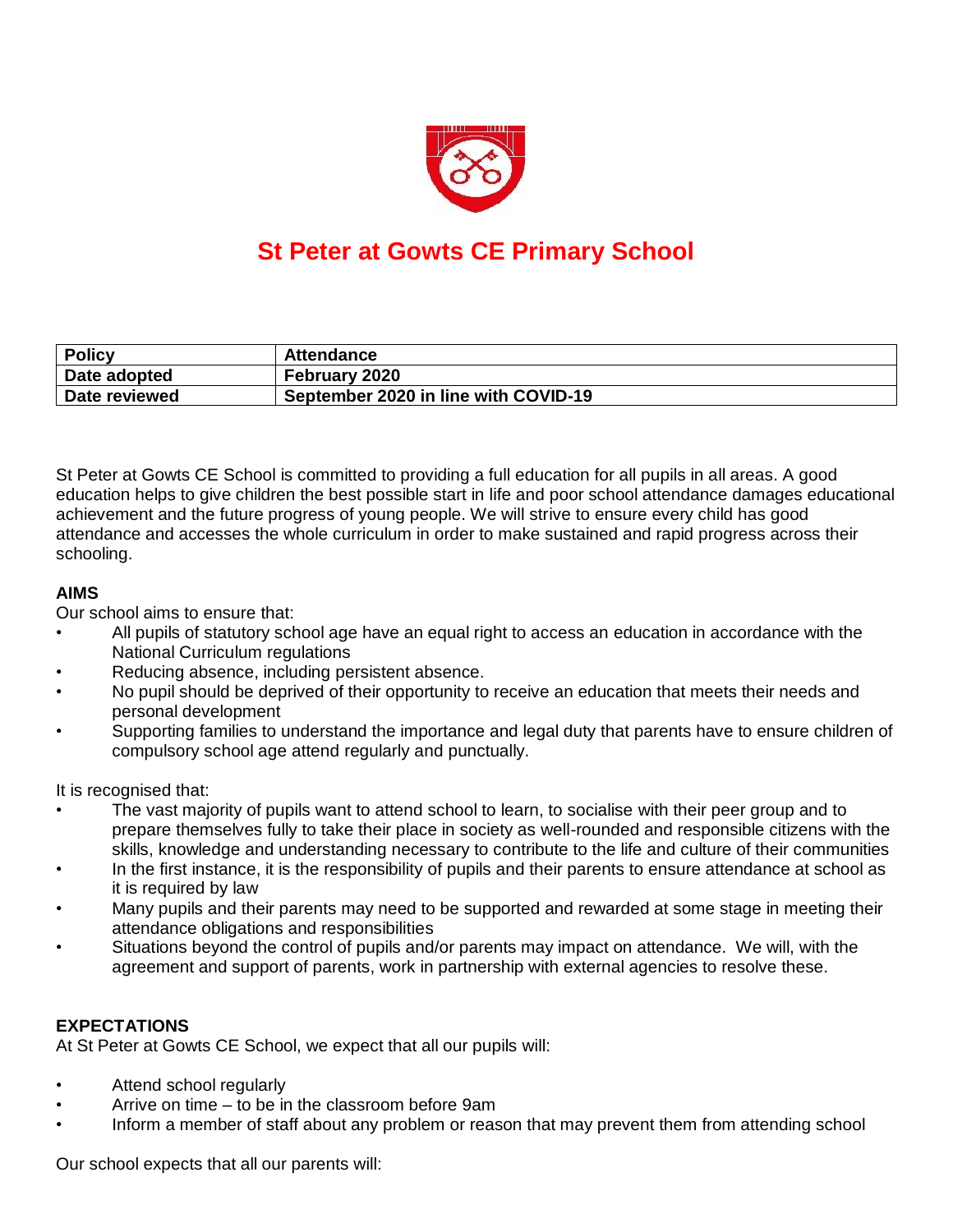- Fulfil their legal responsibility and ensure their child attends school regularly and punctually
- We expect that parents communicate any COVID-19 related illness and follow the Government guidelines.
- Contact the school on the first morning of absence, giving reason for this
- Ensure that their child arrives in school well prepared for the school day and to check that they have done their homework
- Endeavour to keep health appointments out of school hours when possible
- Inform a member of staff of any reason or problem that may hinder their child from attending school
- Seek permission for any leave of absence. The Headteacher has the right to refuse authorised absence in accordance with national regulations (Sept 2013)

Parents and pupils can expect the following from our school:

- School will communicate and support parents/carers whose child/ren present with symptoms of COVID-19 whilst in school and ensure the LCC Health Protection Team are informed.
- Regular, efficient and accurate recording of attendance
- Recognition and reward for good attendance
- Early contact with parents when a pupil is absent without explanation
- Action on any attendance problem notified by school
- Review of each child's attendance each half term, taking action where necessary.
- Voice Of the Child
- Involvement of support agencies (Parent Support Advisor) to provide support and guidance to parents to address attendance issues.

#### **ATTENDANCE REWARDS**

Attendance will be encouraged in the following ways:

- Key stage 1 and 2 class attendance trophies (weekly)
- Good attendance stickers and letters individual certificates for pupils and letters to parents for improved attendance
- 100% attendance reward presented at the end of each academic year (annual)
- Parents/carers will receive positive improvement letters

#### **CATEGORISING ABSENCE**

Only the school in the context of the law can authorise absence. A note or explanation from parents does not guarantee authorisation. If a class teacher does not accept the explanation offered as a valid reason then the matter must be referred to the Headteacher. Emerging patterns of all absence are reported to the Attendance Officer, Parent Support Worker and Headteacher. The main way of teachers sharing their concerns will be shared through the Friday 'Safe and Well' meetings. Reasons for absence will be entered in the register by the appropriate code symbol.

#### **Authorised and Unauthorised Absence**:

**Authorised absence** is where the school has either given approval in advance for a pupil to be away or has accepted an explanation offered afterwards as a satisfactory reason for absence.

All other absence will be regarded as **unauthorised.** Parents/carers must notify the school on the first day of absence by **8.40am.**

The following may be reasons for **authorising** absences:

- Illness It is wholly appropriate for parents to keep children away from school when they are not well enough to attend lessons. However, it is equally inappropriate for parents to keep children away from school for trivial ailments, particularly ailments which would not keep parents away from work. The school will monitor the reasons that children are not in school due to illness. If we have concerns that a pupil has been unnecessarily absent, we will challenge the parents' explanation and seek evidence of the illness.
- Family bereavements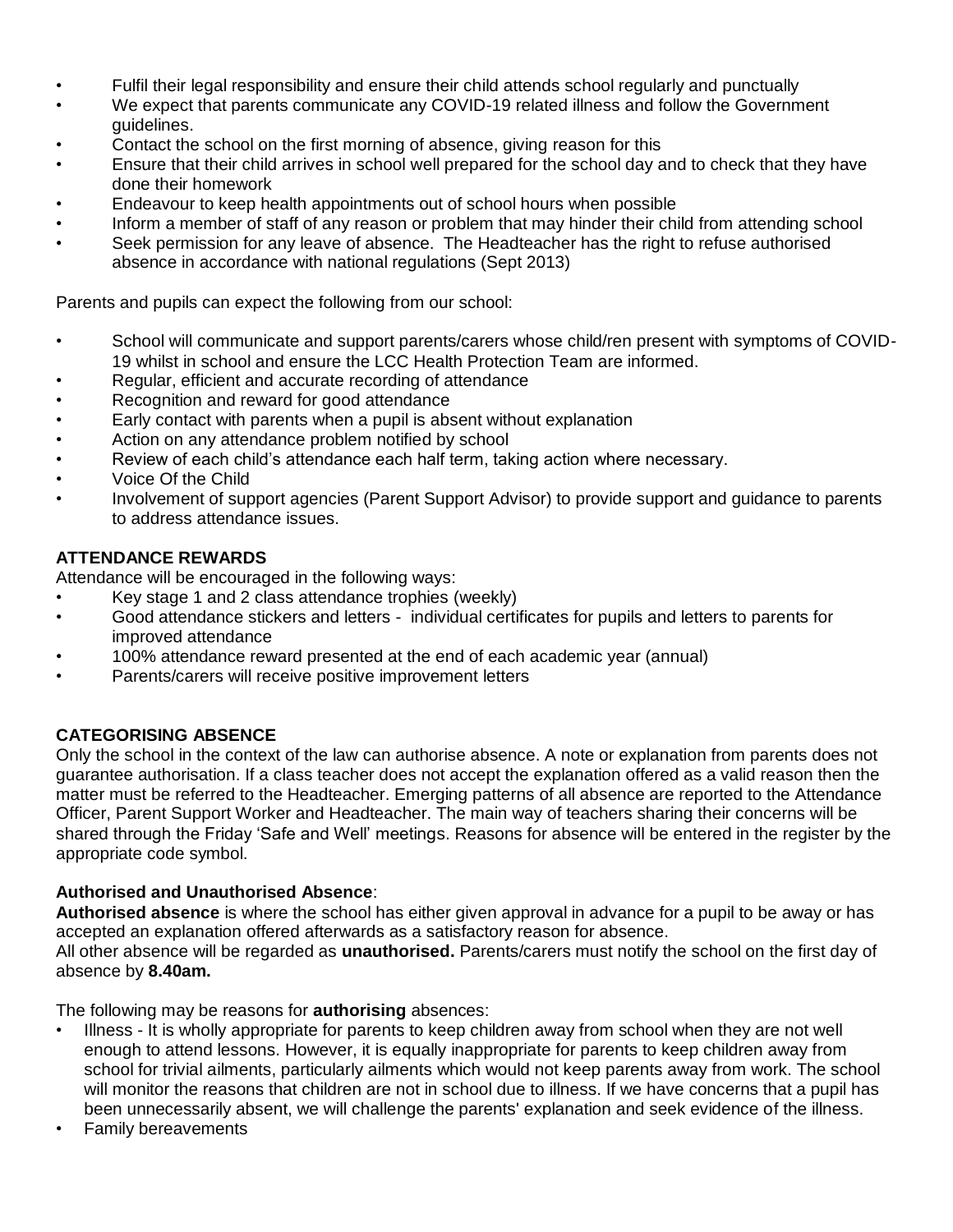- Medical and dental appointments where proof is available. Although parents are asked to take children to appointments outside of the school day wherever possible.
- Day of religious observance
- Fixed term exclusion
- Permanent exclusion until removed from roll or re-instated

## **Other Absences Including Family Holidays**

- Our school **does not** authorise term time leave of absence for holiday except in exceptional circumstances.
- Requests for absence during term time **MUST** be put in writing using an exceptional circumstances request for absence form, which is available from the academy office. The form should be returned to school for the attention of the headteacher at least two weeks before the planned date of absence so that current attendance data and other factors can be considered. The headteacher will consider each request on an individual basis. Parents will be informed of the decision by letter. Any requests not received in advance will automatically be deemed unauthorised.
- Should the Headteacher not agree to grant leave of absence and the parents take their child out of school regardless then this will be counted as unauthorised absence. Unauthorised absence could result in a fixed penalty fine of up to £60 per parent per child under section 444B of the Education Act 1996 for failing to ensure regular attendance at school. In these cases parents will receive a warning regarding the possibility of a fine when they remove their child from school without authorised consent.
- Parents may be subject to fining procedures when unauthorised absence for their child exceeds 15% (below 90%) or more in a six week period (4.5 days or 9 sessions).
- Should leave be granted but the child remains absent for longer than agreed then this extra time will also be recorded as unauthorised absence. Should a child fail to return to school within 2 days of the agreed return date and there is no contact from the parents the matter will be referred to the Attendance Officer. If every effort is made to trace the child the matter will be discussed with the CME Officer (Child Missing Education) and this may result in the child's name being removed from the school roll. In these circumstances the parents would be responsible for ensuring that their child was registered at and attended another school. (In such circumstances parents would not be entitled to receive any assistance with regard to transport)

## **Legal Sanctions**

What is considered as poor attendance? Anything below 94% is weak, under 90% is poor and if attendance dips below this, we will have serious concerns. Below 90% is regarded as persistent absence by the DFE. In this St Peters at Gowts School are aiming for every pupil to achieve attendance levels of at least 95%. St Peter at Gowts School monitor attendance and provide termly reports on each pupil's attendance. At the end of each half term St Peter at Gowts School will identify all those pupils whose attendance has fallen below 95% and issue a courtesy letter or send a Parentmail informing parents. St Peter at Gowts School then monitor the pupils' attendance on a weekly basis and hope to see a pattern of unbroken weeks developing. If there is no change in improved attendance the following could occur:

Schools can fine parents for the unauthorised absence of their child from school, where the child is of compulsory school age.

If issued with a penalty notice, parents must pay £60 within 21 days or £120 within 28 days. The payment must be made directly to the local authority.

The decision on whether or not to issue a penalty notice ultimately rests with the headteacher, following the local authority's code of conduct for issuing penalty notices. This may take into account:

- A number of unauthorised absences occurring within a rolling academic year
- One-off instances of irregular attendance, such as holidays taken in term time without permission
- Where an excluded pupil is found in a public place during school hours without a justifiable reason 6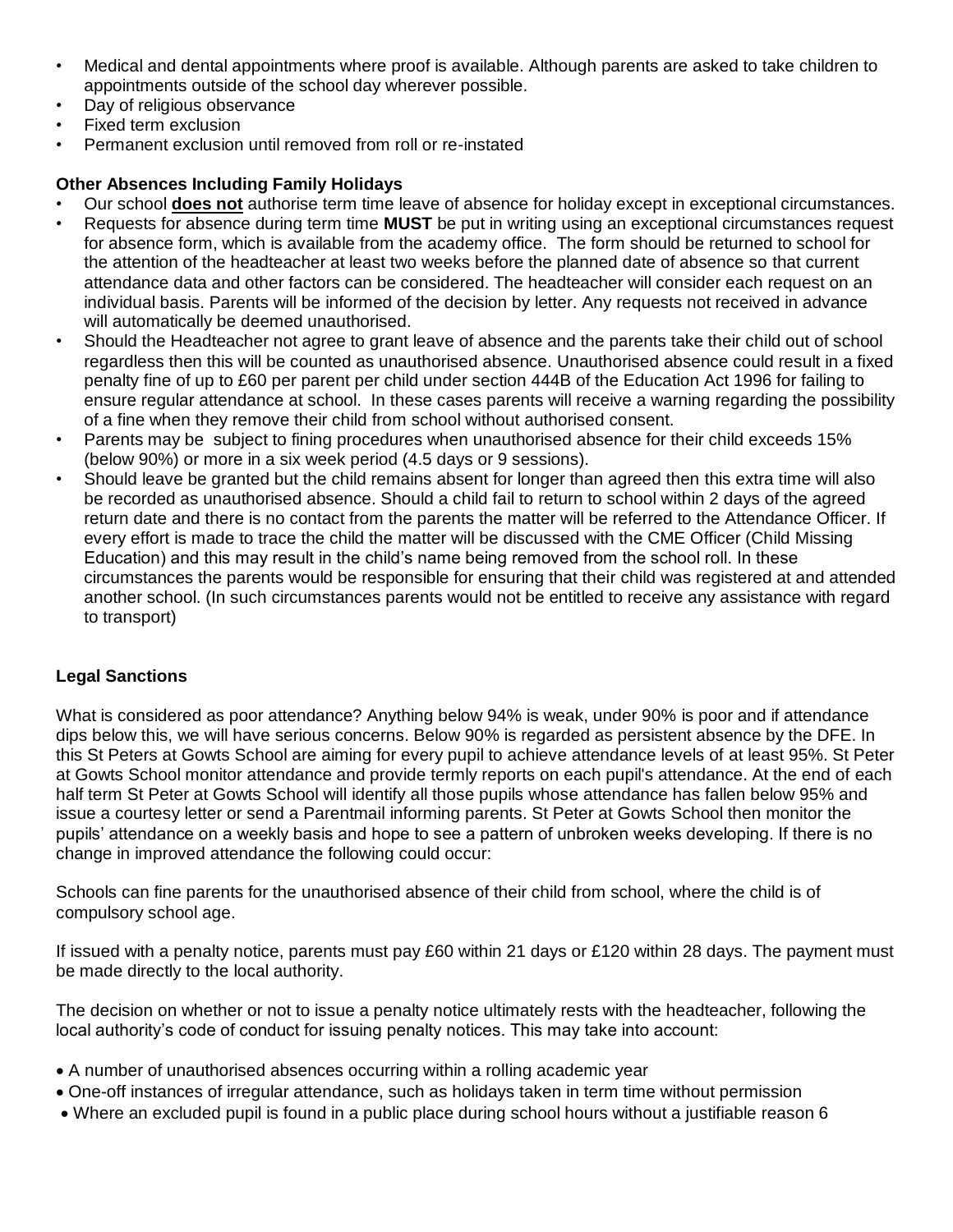If the payment has not been made after 28 days, the local authority can decide whether to prosecute the parent or withdraw the notice.

## **Lateness:**

St. Peter at Gowts actively discourages late arrival by challenging the parents of children who are persistently late or arrive late without reasonable explanation.

Our school policy is that the register remains open until 9.00am, fifteen minutes from the beginning of registration. In the event of bad weather, this period will be extended.

Where a pupil arrives during the period when the register is open, they will be marked as present. When a pupil arrives after the closure of the register without a good reason, they should be marked with an unauthorised absence. Time of arrival and reasons for lateness will be kept for monitoring purposes. Parents will be notified by letter if their child persistently arrives late. If this continues after the letter then legal advice will be sought by the school, which could result in a **£60 fine** per parent per child.

## **SCHOOL ORGANISATION**

In order for this policy to be successful, every member of the staff must make attendance a high priority and should convey to pupils the importance and value of education. This means ensuring that all staff arrive to lessons on time and well prepared.

In addition to these there may be specific responsibilities allocated to individual staff groups. These are:

#### **Headteacher**

- To oversee and demonstrate ownership of the whole policy
- Ensure that our attendance policy meets the requirements of the School Attendance Guidance <https://www.gov.uk/government/publications/school-attendance> from the Department for Education (DfE) and refers to the DfE's statutory guidance on School Attendance Parental Responsibility Measures [https://assets.publishing.service.gov.uk/government/uploads/system/uploads/attachment\\_data/fil](https://assets.publishing.service.gov.uk/government/uploads/system/uploads/attachment_data/file/581539/School_attendance_parental_responsibility_measures_statutory_guidance.pdf) e/581539/School attendance parental responsibility measures statutory quidance.pdf
- To regularly report progress on attendance to governors, pupils and parents
- To set challenging but achievable targets to reduce levels of absence
- To liaise with the attendance officer, attendance governor and PSA
- To attend School Attendance Panel (SAP) meetings where necessary with the PSA
- To ensure communication to parents about their child's attendance is paramount, especially to parents of children who have under 90% attendance
- To oversee the efficient operation of the attendance system and the collation and analysis of attendance data
- To oversee the work of administrative staff

#### **Class Teacher**

- To complete registers accurately and on time
- To challenge suspicious or inappropriate reasons for absence and report them to the Headteacher
- To record all reasons for absence accurately

#### **Attendance Officer/PSA**

- To follow up immediately any unexplained absence by contacting parents and complete a safe and well home visit where necessary and possibility of initiating a CME
- Produce updates from weekly registers
- To follow the Flow chart of Intervention termly
- To recognise and inform parents/carers of improved attendance
- To ensure all termly data and actions are recorded
- To produce the absence data for governors each term
- On the request of the Headteacher, produce weekly, monthly, termly and annual attendance information if appropriate.
- Ensure parents/carers complete a leave of absence under 'exceptional circumstances'
- Inform class teachers of absences reported by telephone from parents.
- Monitor late arrivals and report to the Headteacher.
- Maintain a late book
- Inform Headteacher of any pupil leaving the school/removal from roll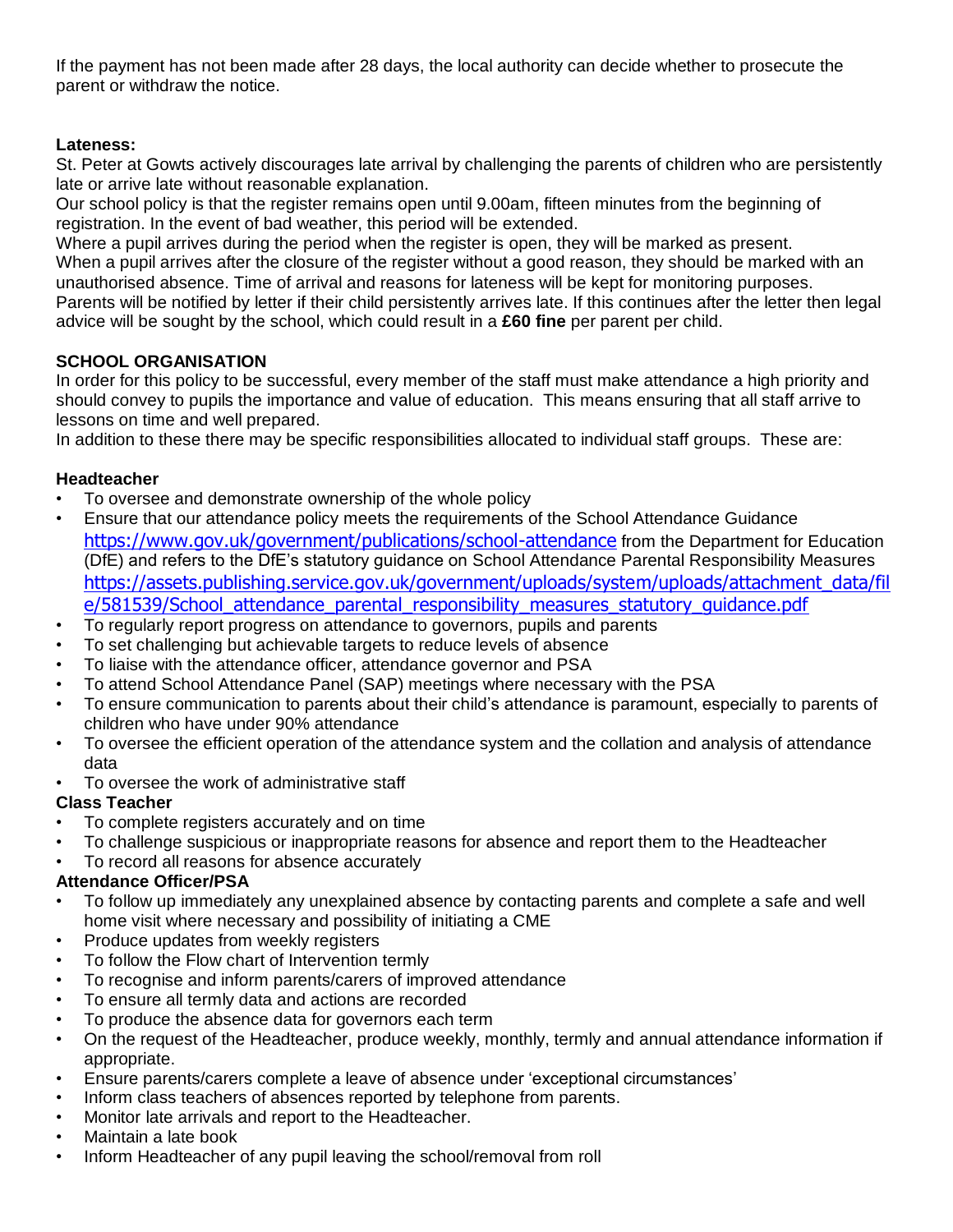#### **Governors**

- Governors can play a valuable role through representation at school attendance panels
- Request regular attendance progress reports for Governors meetings
- To be proactive in its policy making to increase the attendance in school
- To appoint a named attendance governor who oversees the attendance policy implementation in detail

## **LIAISING WITH EXTERNAL AGENCIES THROUGH THE PARENT SUPPORT WORKER**

Good relations and working practices are essential. Agencies have difficult roles in that they endeavour to support both the school in meeting its legal obligations as well as the home and pupil in ensuring that the latter's educational opportunities are maximised. Some parents need the support of these agencies so that they can fulfil their legal obligations to their children.

Our Parent Support Advisor complements the work of the school and supports it in a variety of ways:

- Liaising with identified school staff
- Supporting parents/carers in achieving good attendance for their child/ren and maintaining it
- Undertaking home visits, either pre-arranged or without notice as considered necessary
- Through group work with identified groups of pupils and collecting individual voice of the child.
- Where necessary, instigating legal proceedings on behalf of the school including parental prosecutions in the Magistrates' Court and applying for Education Supervision Orders through the Family Court
- Initiating contact with parents or carers and undertaking assessments, initiating TAC where appropriate.
- Planning and delivering SAP meetings with parents/carers
- Providing feedback to the Headteacher and any other staff members where necessary
- Offering strategic/policy advice and support in relation to matters of attendance, any changes to be made
- Advises the Headteacher when to issue fixed-penalty notices

**Other agencies** to be used where appropriate in individual cases.

- Educational Behavioural and Support Services
- Educational Psychologists
- Additional Needs Service
- Social Services
- **Local Police**
- Parent Support Agencies

#### **Data Protection Act**

The Data Protection Act places obligations on all agencies that process, store and share information on any individual. It is important to have full regard for the requirements of the Act. Each school has a Data Protection Notification, which details the circumstances under which data is managed. Nothing in the legislation prevents a school sharing information with the police or social services where it is believed that a child or young person under the age of 18 is at risk of harm or is in need of safeguarding.

This policy will be reviewed every two years.

**Signed:**

**Date:**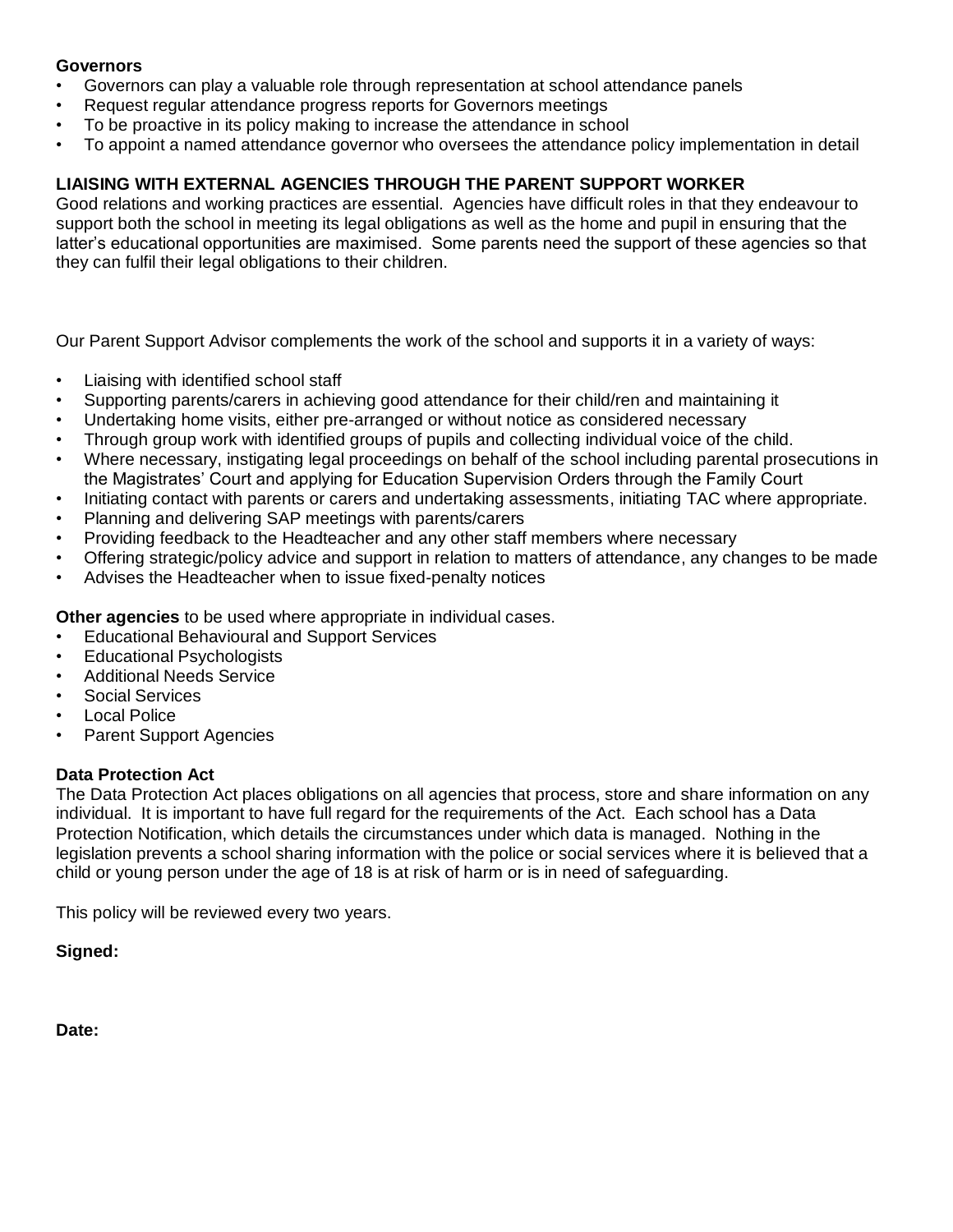**Appendix 1**

## **St Peter at Gowts CE Primary School**

## **Guidance for Parents on Exceptional Circumstances**

#### **What do we mean by 'exceptional circumstances'?**

The fundamental principles of defining 'exceptional' are rare, significant, unavoidable and short. By 'unavoidable' we mean an event that could not reasonably be scheduled at another time.

It is not possible to create a definitive list of circumstances under which absence may be authorised, however the academy has agreed the following circumstances may be considered exceptional. Requests for leave of absence which do not fall under these conditions will be considered on a case by case basis in consultation with the headteacher. Parents may be requested to provide supporting evidence in addition to the submission of a request for absence form.

#### **What are Exceptional Circumstances?**

This is under the discretion of the Headteacher and Governing Body. Exceptional circumstances are rare, significant, unavoidable and short. Examples of circumstances that will be considered include

- · Up to 2 days for the wedding of a close family member—parent or sibling
- · Absence for bereavement of a close family member
- · An educational event, which happens on a specific day and cannot be altered
- · Visiting seriously ill relatives
- · Religious observance
- · Adjustments for SEN children and those with disabilities

Please note that NO leave of absence will be authorised during National Testing weeks, or if attendance is already below 95%.